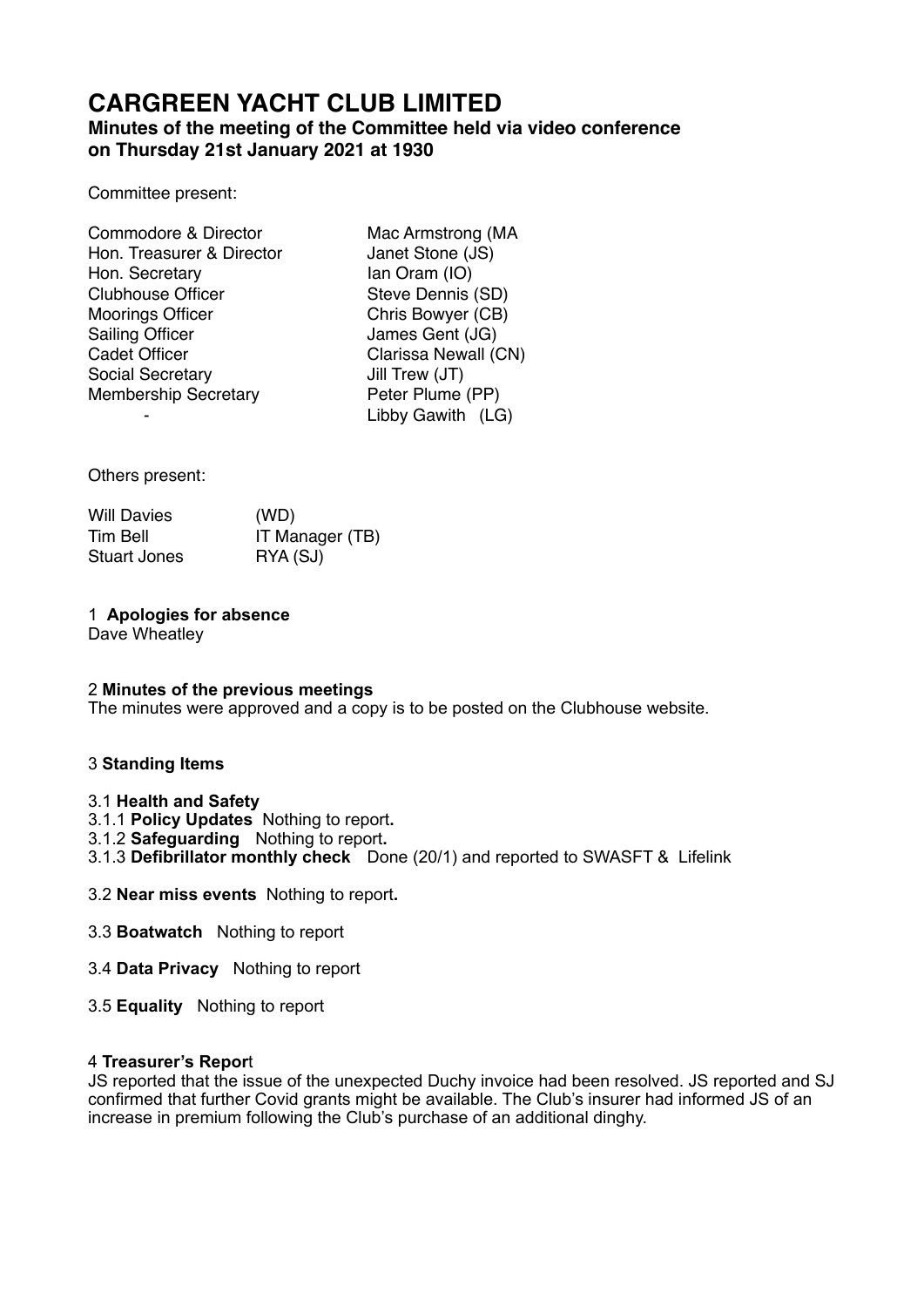# 5 **Officers' reports**

#### 5.1 **Membership Secretary**

PP's report [appended] was tabled.

#### 5.2 **Moorings Officer**

WD tabled the Moorings report [appended].

CB reported that he was progressing with an SoR for the moorings element of a replacement IT system.

#### 5.3 **Social Secretary**

JT tabled her report [appended] which included the programme of events for the next year.

The Committee agreed that catering for the Fitting-out Supper should be in-house to give the flexibility to respond to health regulations and recommendations at short notice.

Nearer the event MA will ask the cruising WhatsApp group for a leader/co-ordinator for the July Cruise in Company event.

MA will seek a speaker for the Trafalgar Night Dinner.

The activities surrounding the more formal aspects of the AGM [Sat 6 Nov] and whether they should be split will be discussed at the next meeting.

#### 5.4 **Clubhouse Officer**

SD reported that that hedge trimming had been completed and normal grounds maintenance continued.

All the derelict tenders had been sold or donated to local schools. When circumstances allowed a working party would be assembled to complete the removal of derelict objects.

The state of the Clubhouse boiler was discussed. Replacement with electric space heaters and electric showers was seen as the way forward but concerns were raised about the capacity of the Clubhouse's electricity supply. It was agreed that a working group, initially SD and Dave Wheatley, would look at the implications of replacing the boiler.

#### 5.5 **Sailing Officer**

**SD/DW** 

JG reported that plans for the Regatta and White Sail Challenge were in hand with the aim that the usual social aspects could be added or not as public health circumstances allowed.

MA requested that shorter 'dinghy friendly' routes, to be sailed at the same time, be considered. The question of whether canoeists and UPB might also be interested was discussed. The leader of the canoe group is to be consulted.

**JG** 

# 6 **Decisions taken in between Committee meetings**

None.

# 7 **Correspondence**

7.1 RYA Affiliation Fee - the RYA is changing its affiliation fee arrangements [letter appended].

7.2 Crab tiling - the Commodore had received an email [appended] raising concerns about crab tiling in the area. After discussion the Committee agreed that if a problem was perceived it would be raised with the relevant body.

**MA MA**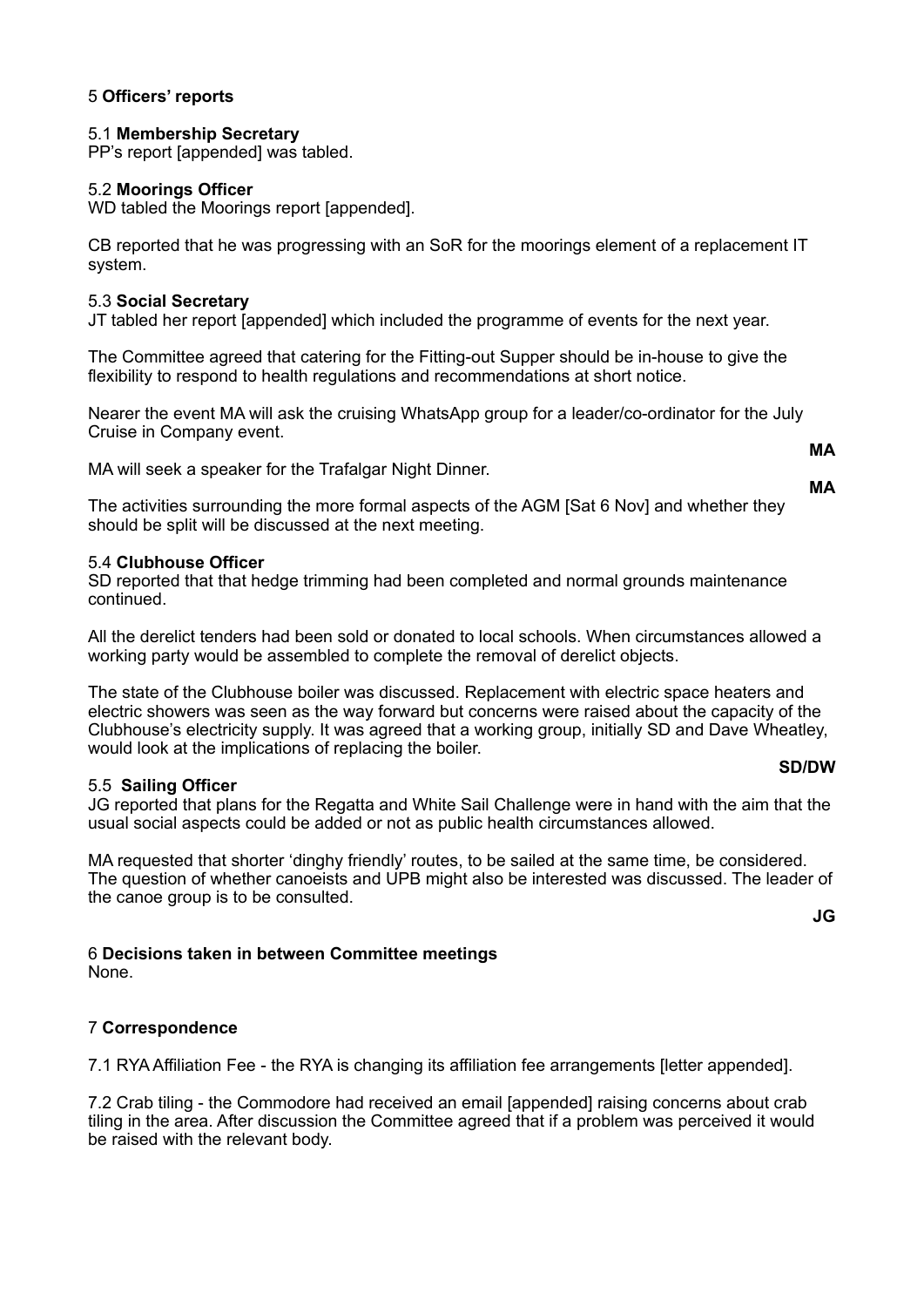#### 8 **Events**

#### 8.1 **Winter talks**

The programme is now full and proving successful [see item 5.3].

# 8.2 **T-shirts**

MA presented a number of designs that had been received. He will circulate a file of all designs for the Committee to rank in order of preference. The alternatives of t and polo-shirts and their possible audiences were discussed.

#### 8.3 **CYC@50**

Nothing to report.

#### 9 **Development programmes**

#### 9.1 **Causeway**

LG presented her report [appended]. She also reported that earlier in the day she had received telephone call from the MMO and that a case officer had been appointed. During the call the possibility of a habitat assessment had been discussed.

#### 9.2 **IT**

TB recommended that the Committee authorise a trial of Sailing Club Manager (SCM) using an extract from the existing database. This was agreed. TB is to find out the cost and prepare a budget.

The Committee RESOLVED that they might authorise the budget via email [Article 51] to allow the trial to begin before the next meeting.

A video conference with the officers of clubs that had already implemented SCM with objective of exploring SCM limitations, was agreed. Committee to identify possible contacts. **All** 

# 10 **Renewal of Clubhouse and Grounds lease**

Following MA's informal discussions with the Trustees [item 11, 17/12/20], advice had been received that following multiple extensions of the existing lease, a new lease for seven years should be sought and further that an increase in rent should be agreed. MA is to seek formal advice from the Club's solicitors [Thompson & Jackson]. IO to be kept informed [Rule 3.4b)4].

Whether the Club should seek a variation in the trust was discussed. MA is to make informal enquiries.

#### **MA**

**MA** 

# 11 **Gardening contract**

SD reported that the Club's gardening contractor had proposed an increase in price from £972 to £1602 since over the last ten years, the job had become more complex as the layout of the grounds changed and the price had remain the same the entire time. After a discussion of the effort involved and the implied rate the Committee agreed to continue with the contractor and RESOLVED to pay the increased price.

#### 12 **Other business**

12.1 Under this item, SJ having observed the meeting, presented some comments on how he and the RYA might be able to help the Club.

12.2 WD sought confirmation that cases of financial hardship were dealt with on a case by case basis. This was confirmed and that PP took the lead where needed.

**MA** 

**TB**